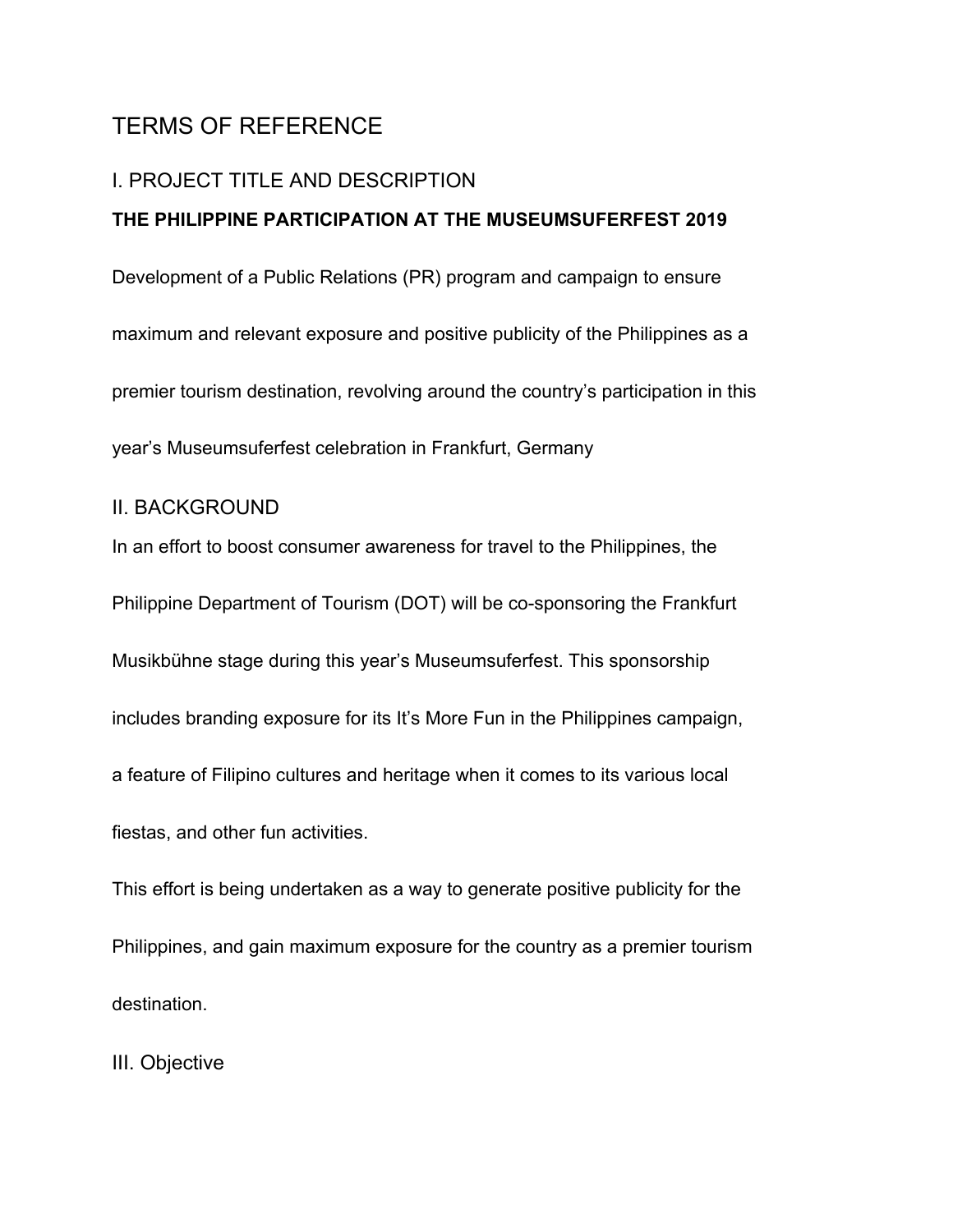• An integrated and comprehensive Public Relations (PR) program and campaign are needed to generate positive publicity for the Philippines particularly in the Hessen region, hinging on its participation in this year's Museumsuferfest. This PR campaign must ensure maximum exposure for the country, including display in relevant and high impact traditional, digital, and social media platforms before, during, and after the Museumsuferfest.

• These Public Relations activities shall project the Philippines as a premiere tourism destination, in conjunction with its It's More Fun in the Philippines campaign.

IV. SCOPE OF WORK / DELIVERABLES

a. Generate Theme for this year's participation at the

**Museumsuferfest** 

b. Publicity generation: arrange for various press coverage before, during, and after the Museumsuferfest highlighting the Philippines as a premier travel destination

This includes: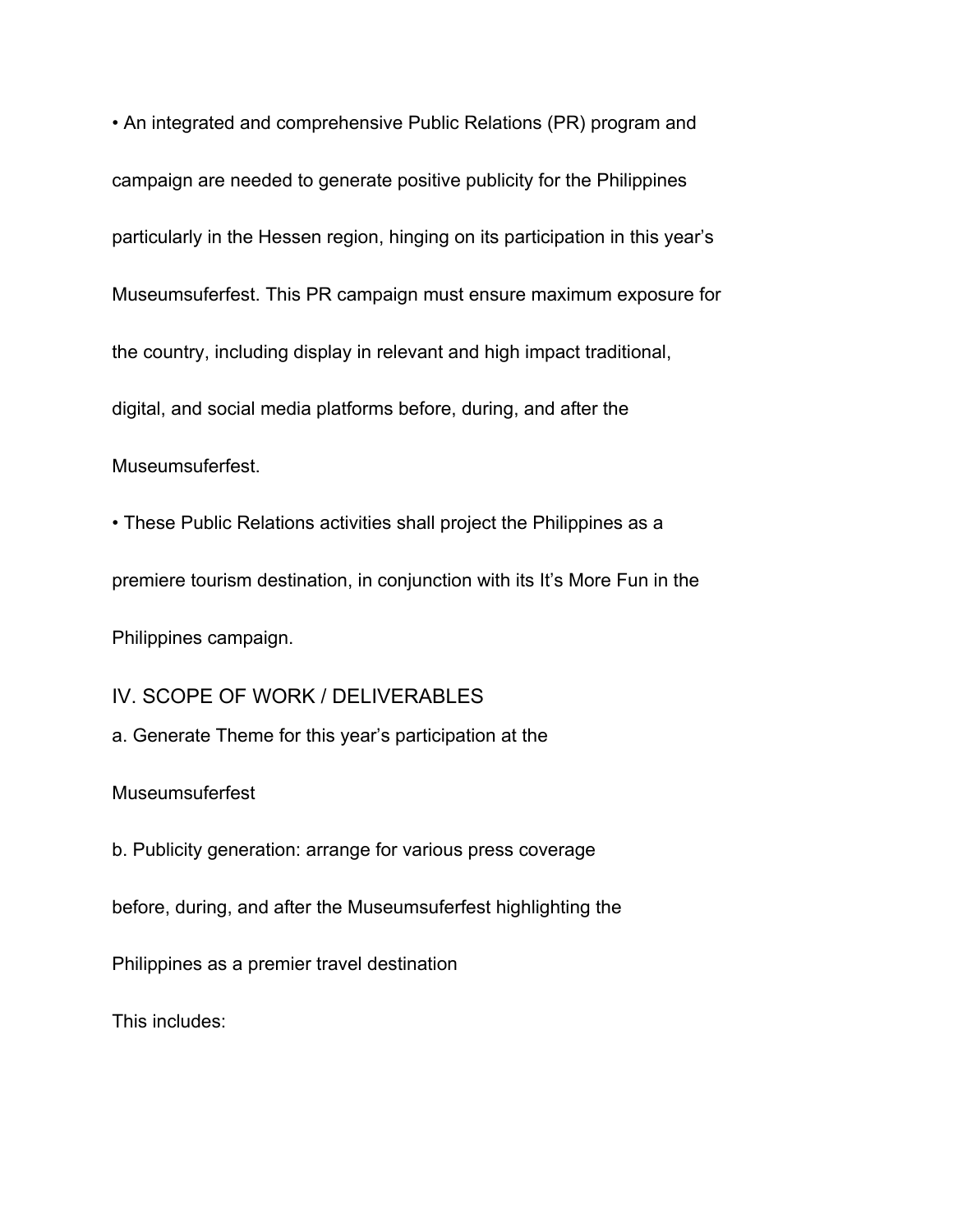- Developing an integrated PR plan/program, indicating the target levels of reach/impact, and other forms of measurement that will reflect how an increase in awareness on the Philippines as a premier travel destination will be achieved throughout this campaign

- Identifying media publications and outfits with a wide reach and high relevance particularly for audiences in the Hessen region, covering traditional, digital, and social media platforms

- Organizing a roundtable discussion and/or event launch with relevant and influential bloggers, journalists, and various media platforms in Germany, particularly catering to audiences in the Hessen region

- Developing content appropriate for each identified media publications and outfits, consistently projecting a positive perception of the Philippines and communicating the fun in the Philippines, and ultimately promoting the country as a young, dynamic, and premiere tourism destination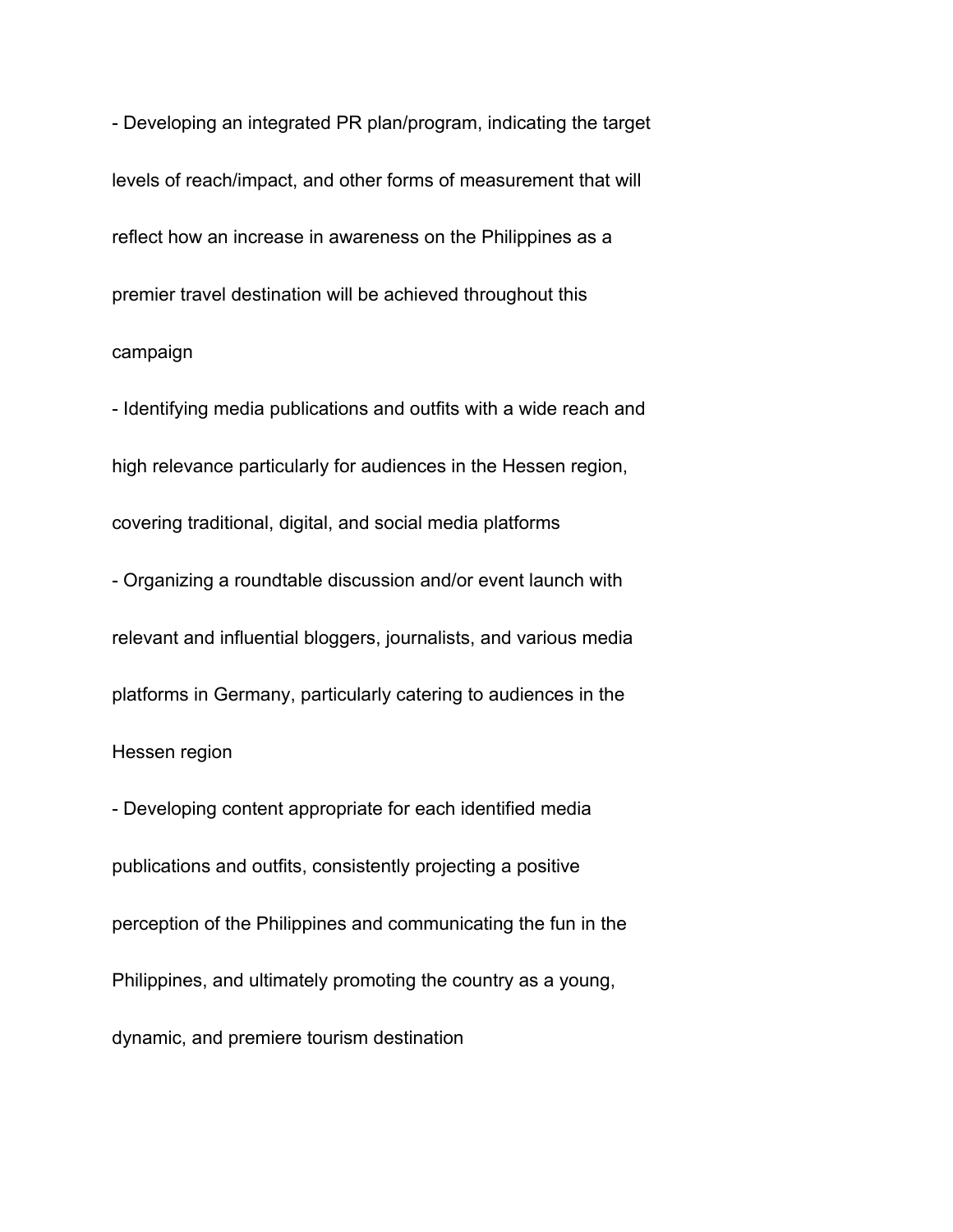- Handling high-quality and premium graphic design of promotional materials that will be released and used throughout the duration of the campaign - Generating official Press Releases before, during and after the Museumsuferfest and whenever deemed necessary, and securing approval for the same before disseminating to an extensive media contacts list with high reach for consumers in

the Hessen region

- Arranging for media interviews and press coverage of the Philippine participation in this year's Museumsuferfest

- Suggesting creative ways to maximize the Philippines' participation in the Museumsuferfest, as a way of increasing consumer interest for the brand

- Arranging for publicity coverage in relevant media platforms in areas outside Hessen, further to discussions and agreements c. Management of the Philippines' Performances in the Frankfurt

Musikbühne during the Museumsuferfest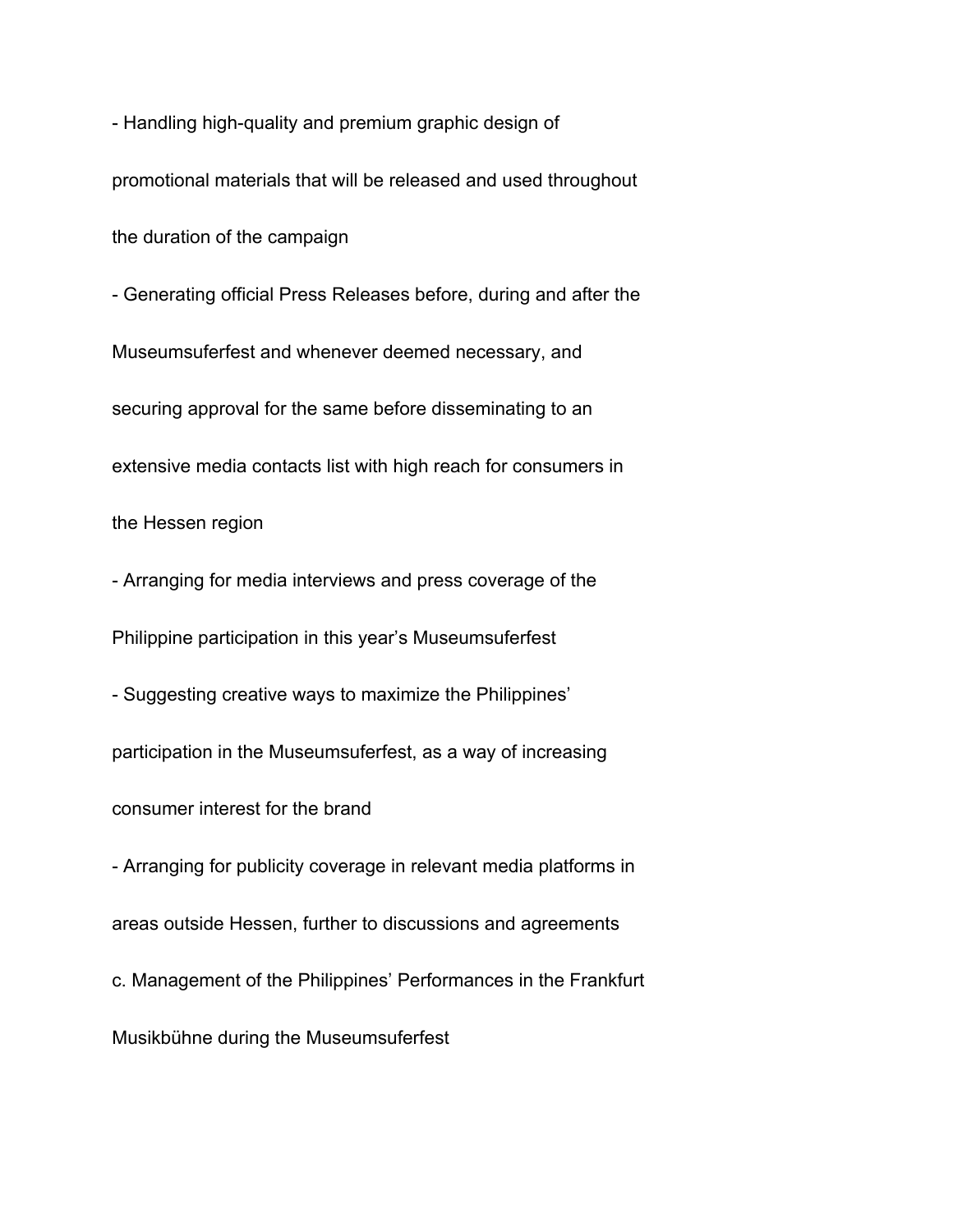- Management of the Philippines' special guests including members of the travel industry, travel writers, and other influencers who may be able to generate interest for the brand. This includes inviting the guests to the event, coordinating for their attendance before and during the event, and handling the guests during the event

- Securing photographer/s and/or videographer/s to ensure appropriate coverage for the event and production of a post-Museumsuferfest video to be launched on YouTube, Instagram, and other social media platforms

- Facilitation of the program of the Philippines, including all opportunities that allow for publicity for the brand

d. Generation of a comprehensive post-event report, reflecting media mileage gained and copies of the published articles / media exposure on the Philippines

V. MINIMUM QUALIFICATIONS FOR SUPPLIERS a. Full service PR agency operating in Germany and preferably in the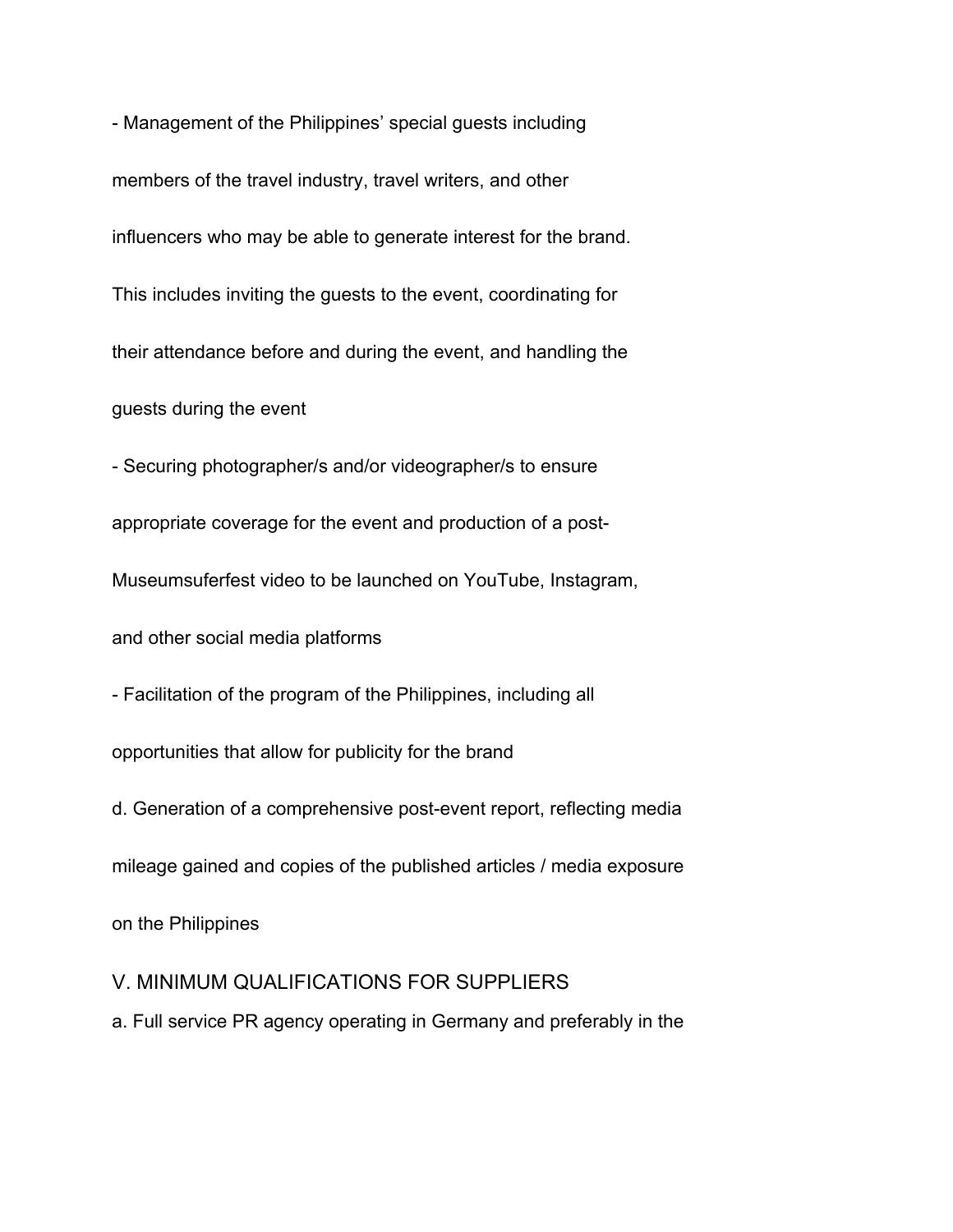Hessen region, with relevant contacts in the media and travel industry, and able to facilitate the requirements and deliverables as stipulated above

b. Dedicated Account Manager and Account Director to oversee the project and coordinate with the DOT with respect to the execution and implementation of the campaign

c. Presentation of similar projects previously undertaken, particularly in the Hessen region. If not available, please present case studies of projects undertaken in Germany

#### VI. TERMS AND CONDITIONS

1. The selected agency shall be subject to assessment by the DOT Frankfurt as to the effectiveness of any part or phase of the campaign launched. The DOT Frankfurt reserves the right to terminate the services of the winning bidder should any part of the deliverables be unsatisfactory.

2. Subject to the assessment by the DOT Frankfurt as to the

performance of the creative agency for its implementation of the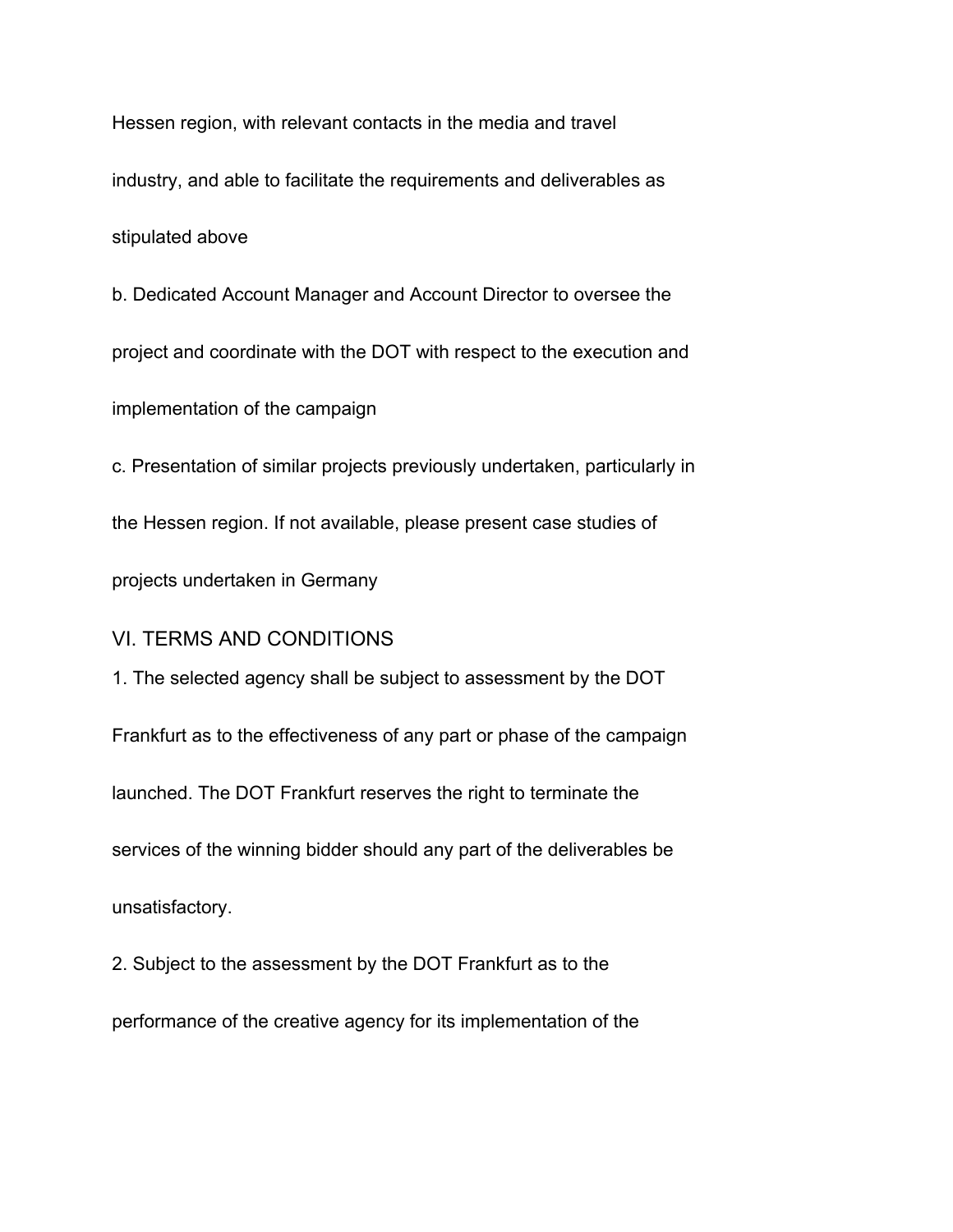campaign, the services of the selected creative agency may be recontracted

by DOT Frankfurt to implement supplemental programs,

subject to additional budgets and a separate agreement.

3. Any excess remuneration or compensation in the form of rebate from production and media suppliers following the industry practice of compensating services of an agency shall be negotiated by the winning agency, and credited by the supplier in favor of the DOT Frankfurt in the form of additional promotional materials and/or extended media or PR placements, in order to maximize the effect and benefit of the campaign.

# VII. TIMELINE AND SCHEDULE OF WORK

July 11, 2019: Submission of bid proposals, inclusive of publicity requirements according to these Terms of Reference, and mandatory legal documents

July 12, 2019: Selection of the DOT Frankfurt office of the winning PR Agency assigned to handle the publicity activities for the Philippines in line with its participation at the Museumsuferfest.

July 15, 2019: Submission of revised PR and communications plan, including firmed up proposals on how to implement each aspect of the PR plan, timelines, and schedule of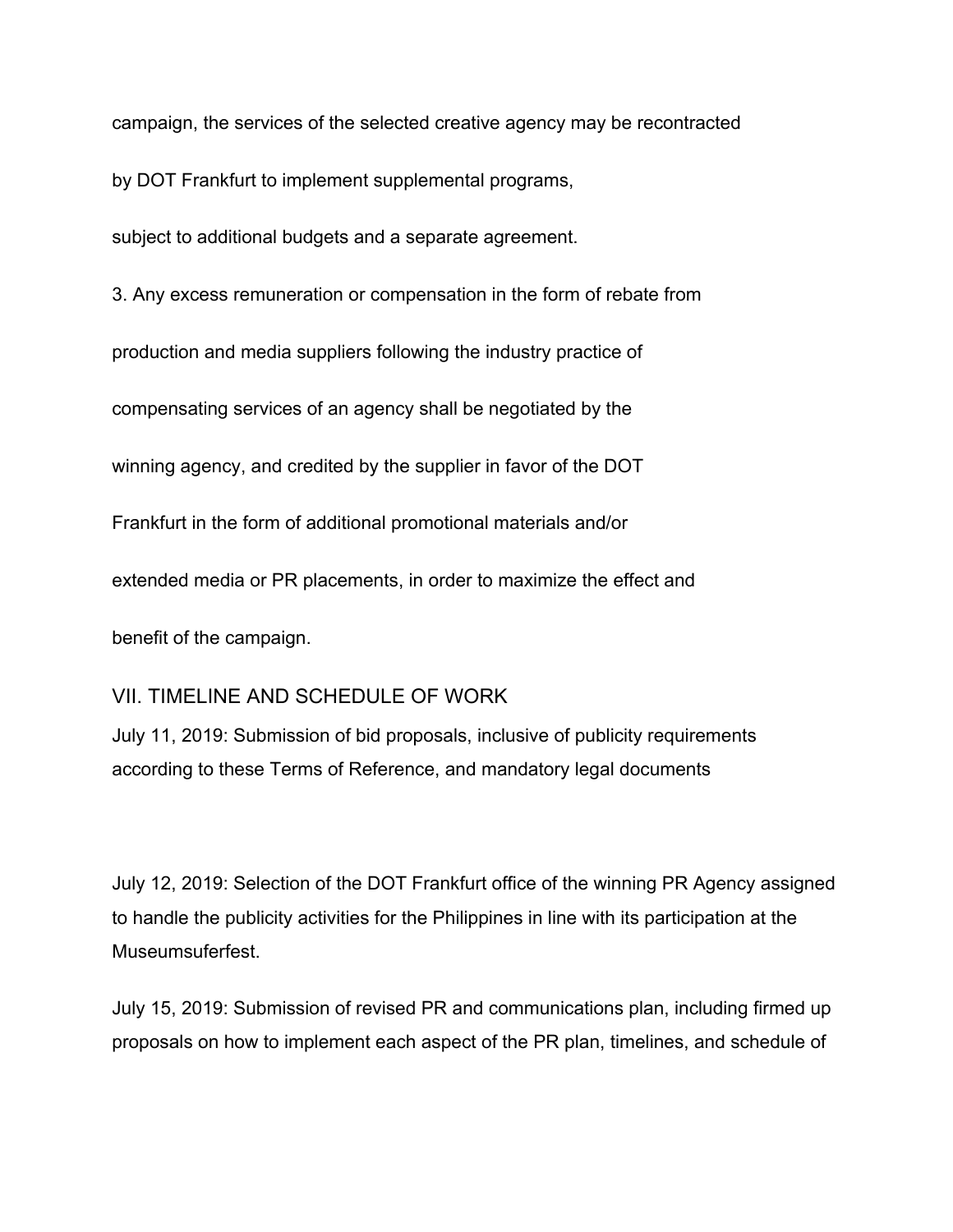appointments, based on the DOT-Frankfurt Office on the winning bidder's original proposal

July 16, 2019: Coordination for the full implementation of the PR plan, including special media and consumer activities that will be implemented before and during the Museumsuferfest

Aug 23 to 25: Museumsuferfest proper

Sept 16, 2019: Submission of post-event report

# VII. BUDGET

• The total budget allocation for the project is €25,000.00 inclusive of taxes and other applicable fees, including but not limited to PR agency fees, operational expenses, press coverage fees, production fees, documentation costs, among others.

• Interested bidders must present a budget breakdown in their proposal, indicating the components of their proposed budget.

# VIII. DOCUMENTARY REQUIREMENTS

- Signed Terms of Reference (all pages should be initialed)
- Company registration documents and appropriate licenses
- Latest Tax clearance

• Company portfolio containing similar projects previously undertaken in the past 5 years. The winning bid shall be determined based on the proposal with the most advantageous financial packaged cost, provided that the amount of the bid does not exceed the established total budget for the project.

# IX. PAYMENT PROCEDURES